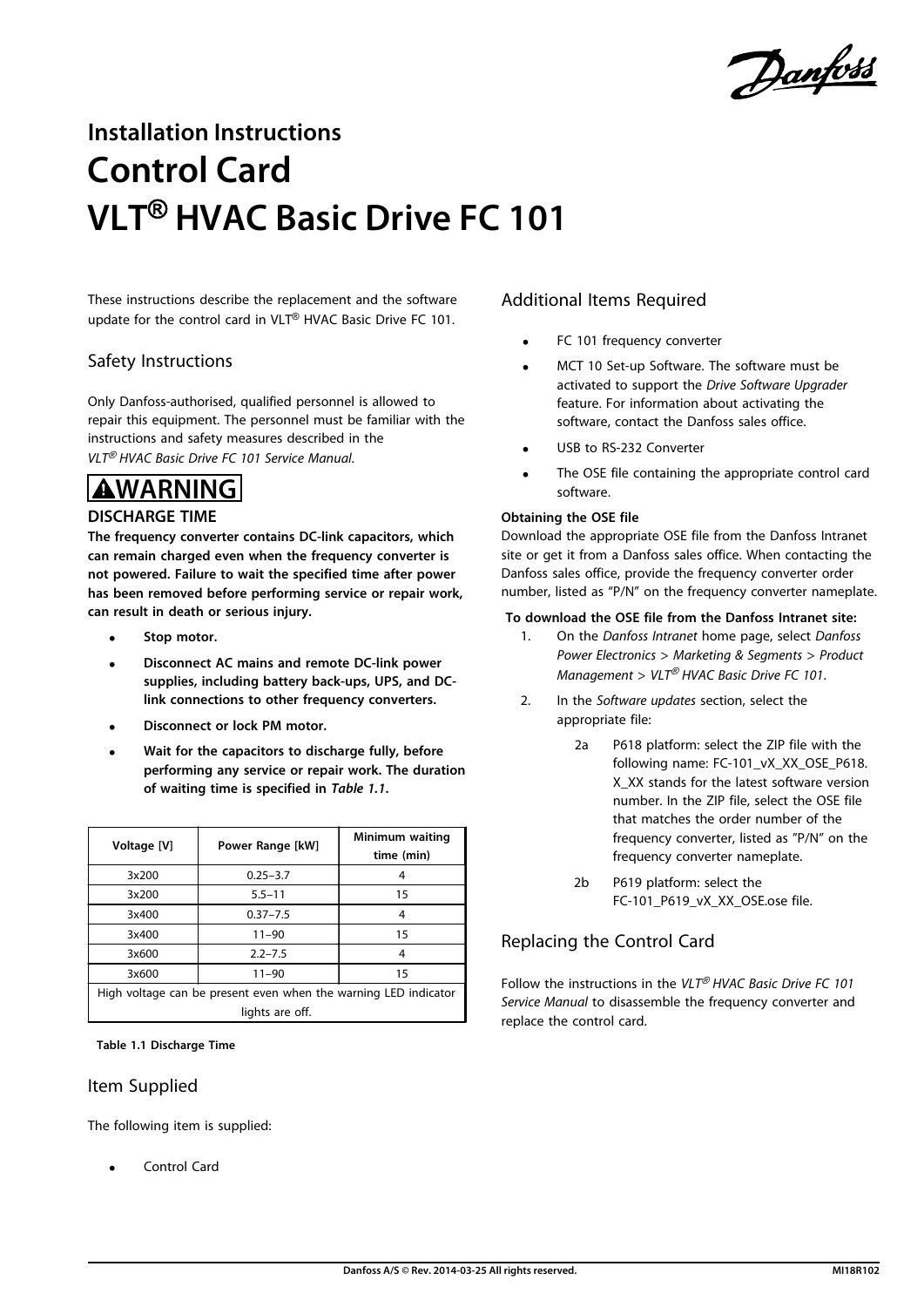Danfoss

**VLT**® **HVAC Basic Drive FC 101**

#### Upload the Software

To upload the new software to the control card:

- 1. Connect the frequency converter to the computer where the MCT 10 Set-up Software is installed. For wiring instructions, see MCT 10 Set-up Software Operating Instructions, chapter Set-up of Communication.
- 2. Power up the frequency converter with the new control card installed. The LCP may show the alarm AL 038 Internal Fault. This is normal operation.
- 3. Start MCT 10 Set-up Software.
- 4. Configure the bus. In the Network group, right-click Serial and select Configure Bus.



The Serial fieldbus configuration dialog box opens.

| Serial fieldbus configuration                                            | -93                      |
|--------------------------------------------------------------------------|--------------------------|
| General<br>Protocol Advanced                                             |                          |
| Line settings<br>Port:                                                   | 30BD846.10               |
| COM5: I-756x USB-to-Series device<br>۰.                                  | $\overline{\phantom{0}}$ |
| Stop bits:<br><b>Baud rate:</b><br>Parity:                               |                          |
| 9600<br>Even parity<br>۰<br>1<br>$\cdot$<br>۰                            |                          |
| <b>Fieldbus scanning</b><br>$\mathbf{1}$<br>Start scanning from address: |                          |
| Stop scanning at address:<br>126<br>Reset to default                     |                          |
|                                                                          | OK<br>Cancel             |

5. Scan the bus for active drives. In the Network group, right-click Serial and select Scan Bus for Active Drives.



- 6. The MCT 10 Set-up Software shows the Scanning for Drives dialog box.
- 7. When the scanning is complete, the frequency converter appears under Serial item.

| Untitled - MCT 10 Set-up Software                                                                                                 |                             |                        | $-0$ 0 0                       |
|-----------------------------------------------------------------------------------------------------------------------------------|-----------------------------|------------------------|--------------------------------|
| <b>Edit</b> View Insert<br>Communication<br>File<br>Tools                                                                         | Options Help                |                        |                                |
| 1000 2 3 4 5 4 5 6 7 8 8 8 9 8 9 8 7                                                                                              |                             |                        | RD848                          |
| <b>Fill-di-Network</b>                                                                                                            | ю<br>Software Vers          | Option B<br>Option A   | Option (<br>Option C0/E0       |
| $-$ 8 DP-V1<br>$-1$<br>1: FC-101 5.50kW 380-480V<br><b>SILE All Parameters</b><br>A Alarms<br>-++ Smart Logic<br><b>@</b> Project | 1: FC-101 S.50kW 38., 02.40 | No Option<br>No Option | š<br>No Opti<br>No Option<br>- |

8. Right-click Serial and select Drive Software Upgrader.



9. In the *Drive Software Upgrader* dialog box, click Browse. In the prompt dialog box, select the appropriate OSE file and click OK.

| Drive Software Upgrader |                                                                                     | $- - - - - -$ |
|-------------------------|-------------------------------------------------------------------------------------|---------------|
| Bus: Serial, address: 1 | Drive identified as FC-101 version 02.40<br>Please select firmware files for FC-101 | Rescan drive  |
| .OSE fle format:        | Firmware file: C:/Users/U267075/Desktop/131L9867 v2_51.ose                          | Browse        |
|                         |                                                                                     |               |
| History log             |                                                                                     | Start upgrade |

When an OSE file is selected in the Firmware file field, the Drive Software Upgrader dialog box shows the Start upgrade button.

10. Click Start upgrade. The Drive Software Upgrader dialog box shows the Upgrading Software step.

|                         | Drive Software Upgrader                                                          | $- - - - - -$ |
|-------------------------|----------------------------------------------------------------------------------|---------------|
| Bus: Serial, address: 1 |                                                                                  |               |
|                         | <b>Upgrading software</b>                                                        | Rescan drive  |
|                         | Do NOT interrupt the process by closing this program or disconnecting the drive. |               |
|                         | Upgrading can take several minutes.                                              |               |
|                         | Sending firmware 2 of 6: 81 of 232 lib                                           |               |
|                         |                                                                                  |               |
|                         |                                                                                  | 22%           |
|                         |                                                                                  |               |
|                         |                                                                                  |               |
|                         |                                                                                  |               |
| Time                    | Message                                                                          |               |
| History log<br>15:10:21 | Sending command to the drive: 'load -m xMODEM -b 0x0800.4000'                    | Clear log     |
| 15:10:23                | Response from drive:"                                                            | Save to fie   |

11. When the software upgrade process is finished, the following message appears:

| Bus: Serial, address: 1 |                                                                          |              |
|-------------------------|--------------------------------------------------------------------------|--------------|
|                         | Drive identified as FC-101 version 02.40                                 | Rescan drive |
|                         | Your drive's software has been successfully upgraded!                    |              |
|                         | Scan drive                                                               |              |
| History log             |                                                                          |              |
| Time                    | Message                                                                  | ×            |
| 15:12:40<br>15:12:48    | Sending command to the drive: 'reset'<br>Restore drives FC Port settings | Clear log    |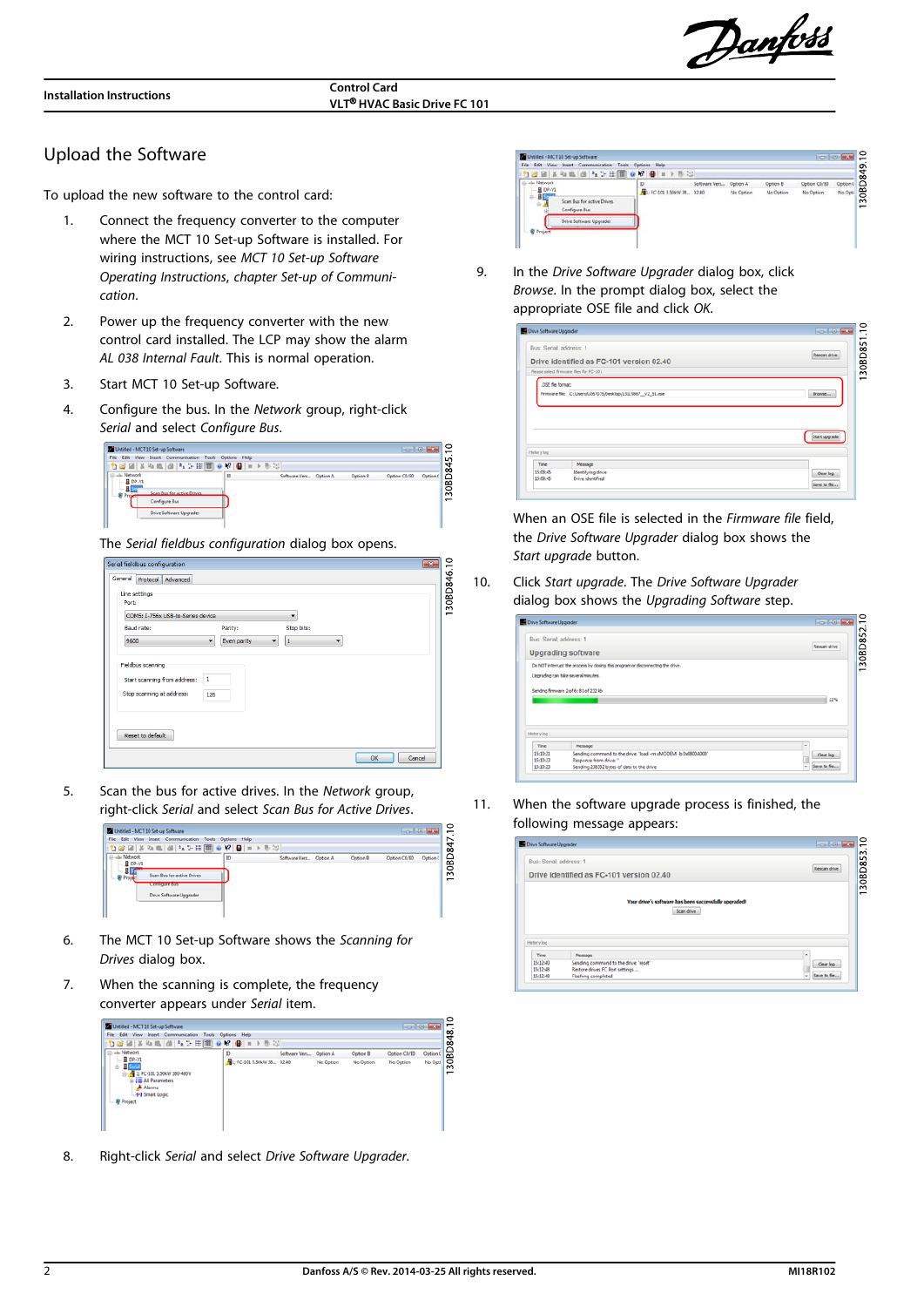Danfoss

12. To confirm successful software upgrade, open parameter 15-43 Software Version and check that the software version in the frequency converter is the same as the version in the OSE file.

| 12、日本では「エンド■●右右」→●☆                                       |        |                                         |                                         |                                       |      |   |
|-----------------------------------------------------------|--------|-----------------------------------------|-----------------------------------------|---------------------------------------|------|---|
| <b>EL-de Network</b>                                      | ID     | <b>Name</b>                             | Setup <sub>1</sub>                      | Setup <sub>2</sub>                    | Unit | × |
| $-$ <b>R</b> DP-V1                                        | 1530.8 | Alarm Log: Error Code                   |                                         |                                       |      |   |
| <b>G-</b> 且 Serial                                        | 1530.9 | Alarm Log: Error Code 0                 |                                         |                                       |      |   |
| A B 1: FC-101 5.50kW 380-500V                             | 1531   | InternalFaultReason                     |                                         |                                       |      |   |
| <b>DE All Parameters</b>                                  | 1540   | <b>FC Type</b>                          | FC-101                                  | FC-101                                |      |   |
| D 0-** Operation / Display                                | 1541   | <b>Power Section</b>                    | PSKS: S.SOKW                            | <b>PSKS: 5.50kW</b>                   |      |   |
| 41-" Load and Motor                                       | 35.43  | Madesaw                                 | TAL 3-305 ADDITACT                      | T4-3-300-400HAC                       |      |   |
| (a) 2-** Brakes                                           | 1547   | <b>Software Version</b>                 | 2.51                                    | 2.51                                  |      |   |
| (i) =<br>2. <sup>11</sup> Reference / Ramps               |        | <b>Continued as providents</b>          |                                         |                                       |      |   |
| (b) all 4- <sup>ex</sup> Limits / Warnings                | 1545   | Actual Typecode Stri                    | FC-101P5K5T4E20H., FC-101P5K5T4E20H.,   |                                       |      |   |
| 1. H. S. ** Digital In/Out                                | 1546   | Drive Ordering No                       | 13119867                                | 13119867                              |      |   |
| (i) 22' 6-** Analog In/Out                                | 1548   | LCP Id No.                              | LCP 132b0200 v07.00 LCP 132b0200 v07.00 |                                       |      |   |
| ☆ 분8-™ Comm. and Options                                  | 1549   | SW ID Control Card                      |                                         | A:2042 M:4086 D:01 A:2042 M:4086 D:01 |      |   |
| $\ln \frac{1}{2}$ $\equiv$ 13-" Smart Logic               | 1550   | SW ID Power Card                        | SW:4086 EE:0111                         | SW:4086 EE:0111                       |      |   |
| 22 14-** Special Functions                                | 1551   | Drive Serial Number                     | 012300099700                            | 012300G99700                          |      |   |
| 15-** Drive Information                                   | 1553   | Power Card Serial No 13286557 013501042 |                                         | 13286557 013501042                    |      |   |
| E- 3 16-** Data Readouts<br>(i) - 5 18-** Info & Readouts | 1559   | <b>CSIV Filename</b>                    |                                         |                                       |      |   |

Now the control card contains the appropriate software and the frequency converter is ready for operation.